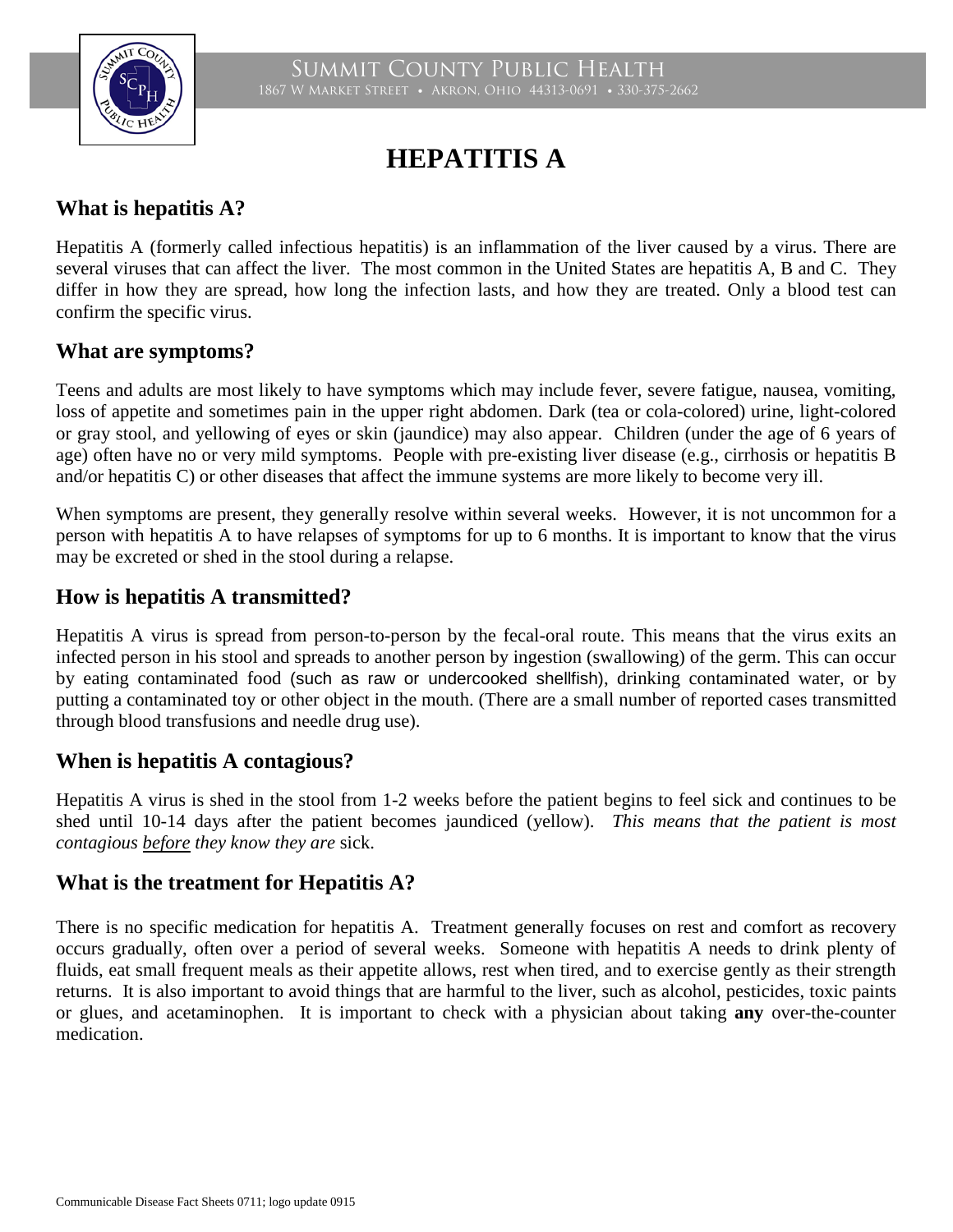# **How do you know if you have been exposed to hepatitis A?**

The incubation period (the period of time from exposure to onset of symptoms) for hepatitis A is 15-50 days, with an average of 25-30 days. That means that, after swallowing the germ, it may take 2 weeks to a month for a person to become ill.

It is important to know that household members, sexual partners and other individuals with close physical contact with an infected person are considered at most risk for developing hepatitis A. *To be safe, people who have been exposed to the virus should consider themselves "contagious" for 6 weeks after exposure to the virus.* During this time, certain measures will help to eliminate any risk of spreading during the time that illness maybe developing. Of course, there is no need for contacts to stay away from other people.

### **How can hepatitis A be prevented?**

The best way to prevent hepatitis A is by a safe and effective vaccine, given as 2 shots, 6 months apart. Experts recommend the vaccine for all children starting at 1 year (12-23 months), some international travelers, and people with certain risk factors and medical conditions. Following known or possible exposure to the virus that causes hepatitis A, the following information may be important to know.

- ♦ In the workplace or school: Generally speaking, hepatitis A is not spread in the workplace or in most school settings. However, when someone works in a sensitive occupation such as food service, day care, or health care, they have the potential of exposing large numbers of people to illness. People who have hepatitis A and work in sensitive occupations must be excluded from work or their normal work activities until they are no longer contagious. Careful handwashing after toileting, diapering activities, and before all food handling, preparation and service will minimize the spread of illness in any setting.
- ♦ In the household: Possible exposure can occur if sharing bathrooms with an infected individual. To minimize the risk:
	- o Wash hands frequently.

Place a roll of paper towels in each bathroom. Tear off a towel. When washing hands, household members should turn on the water and wet hands. Lather hands with soap, rub hands together well (fronts, backs, between fingers, under rings) – for 15 to 20 seconds or through 2 sung choruses of "Row, Row, Row Your Boat." Rinse hands under the running water. Use paper towels to dry hands. Then use the towel to turn off the faucets and open the bathroom door.

- o Clean and sanitize bathrooms daily until the risk of infection is past. Use a dilute bleach solution (1/4 cup bleach in 1 gallon H2O) or a commercial anti-viral product. Pay close attention to faucets, toilet handles, and doorknobs.
- o Do not prepare foods for non-household members until the risk of infection is past (generally six weeks). Do not eat from common bowls or drink from common cups/drink containers.
- o Use extra care with diaper changes. Wash the child's hands after each diaper change wash and sanitize the diaper-changing surface after each use. Disinfect diapers with washing or dispose of paper diapers in an appropriate manner.
- o Be a good role model to children and other household members!
- Sexual contacts: Persons who are sexual contacts to an infected individual should refrain from further sexual activity until the incubation period and the risk of infection has passed (generally six weeks).
- ♦ All contacts**:** People who recently have been exposed to hepatitis A and who previously have not had hepatitis A vaccine should be given a single dose of hepatitis A vaccine or IG as soon as possible. Hepatitis A vaccine is preferred for healthy people age 12 months through 40 years of age. For people over 40 years of age, IG is preferred, but hepatitis A vaccine can be used if IG is unavailable. Immune Globulin (IG),